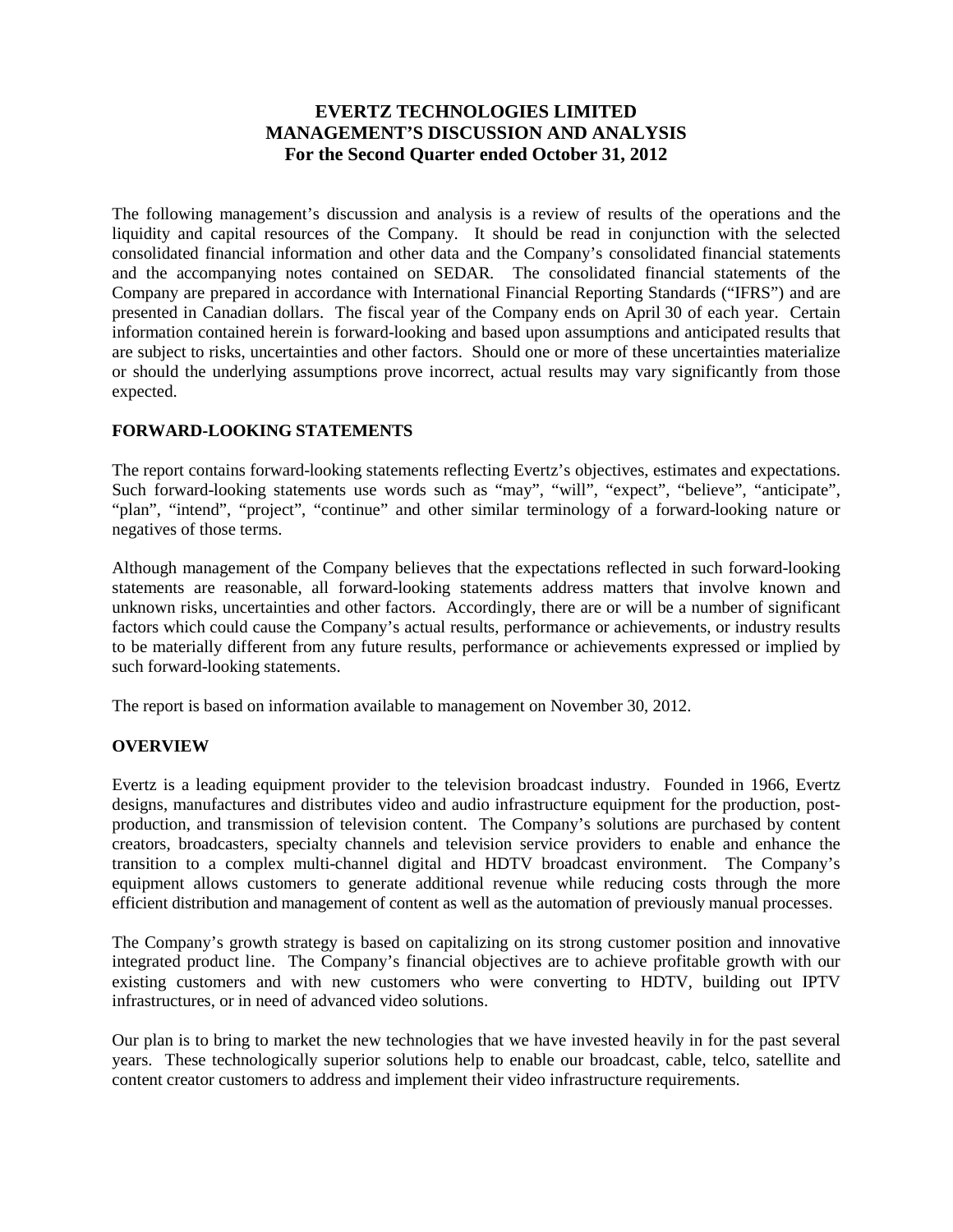Our broadcast customers continue to operate in a challenging economic environment which impacts their ability to incur capital expenditures and often results in projects being scaled back or postponed to later periods.

While it does appear that industry conditions are showing some improvement. In certain geographical areas it is unclear what the time frame will be for our customers to convert this to equipment purchases.

### **SIGNIFICANT ACCOUNTING POLICIES**

#### **New and Revised IFRSs Issued but Not Yet Effective**

Following is a listing of amendments, revisions and new International Financial Reporting Standards (IFRSs) issued but not yet effective. Unless otherwise indicated, earlier application is permitted.

#### *Financial Instruments*

IFRS 9 Financial instruments ("IFRS 9") was issued by the IASB on November 12, 2009 and will replace IAS 39 Financial Instruments: Recognition and Measurement ("IAS 39"). IFRS 9 introduces new requirements for the financial reporting of assets and financial liabilities. IFRS 9 is effective for annual periods beginning on or after January 1, 2015. The Company has not yet determined the impact of IFRS 9 on its financial statements.

#### *Consolidated Financial Statements*

IFRS 10, *Consolidated Financial Statements* ("IFRS 10") establishes principles for the presentation and preparation of consolidated financial statements when an entity controls one or more other entities. IFRS 10 replaces the consolidation requirements in SIC-12, *Consolidation – Special Purpose Entities* and IAS 27, *Consolidated and Separate Financial Statements.* IFRS 10 is effective for annual periods beginning on or after January 1, 2013. The Company has not yet determined the impact of IFRS 10 on its financial statements.

### *Disclosure of Interests in Other Entities*

IFRS 12, *Disclosure of Interests in Other Entities* ("IFRS 12") is a new and comprehensive standard on disclosure requirements for all forms of interests in other entities, including subsidiaries, joint arrangements, associates and unconsolidated structured entities. IFRS 12 is effective for annual periods beginning on or after January 1, 2013. The Company has not yet determined the impact of IFRS 12 on its financial statements.

#### *Fair Value Measurements*

IFRS 13, *Fair Value Measurements* ("IFRS 13") provides new guidance on fair value measurement and disclosure requirements. IFRS 13 is effective for annual periods beginning on or after January 1, 2013. The Company has not yet determined the impact of IFRS 13 on its financial statements.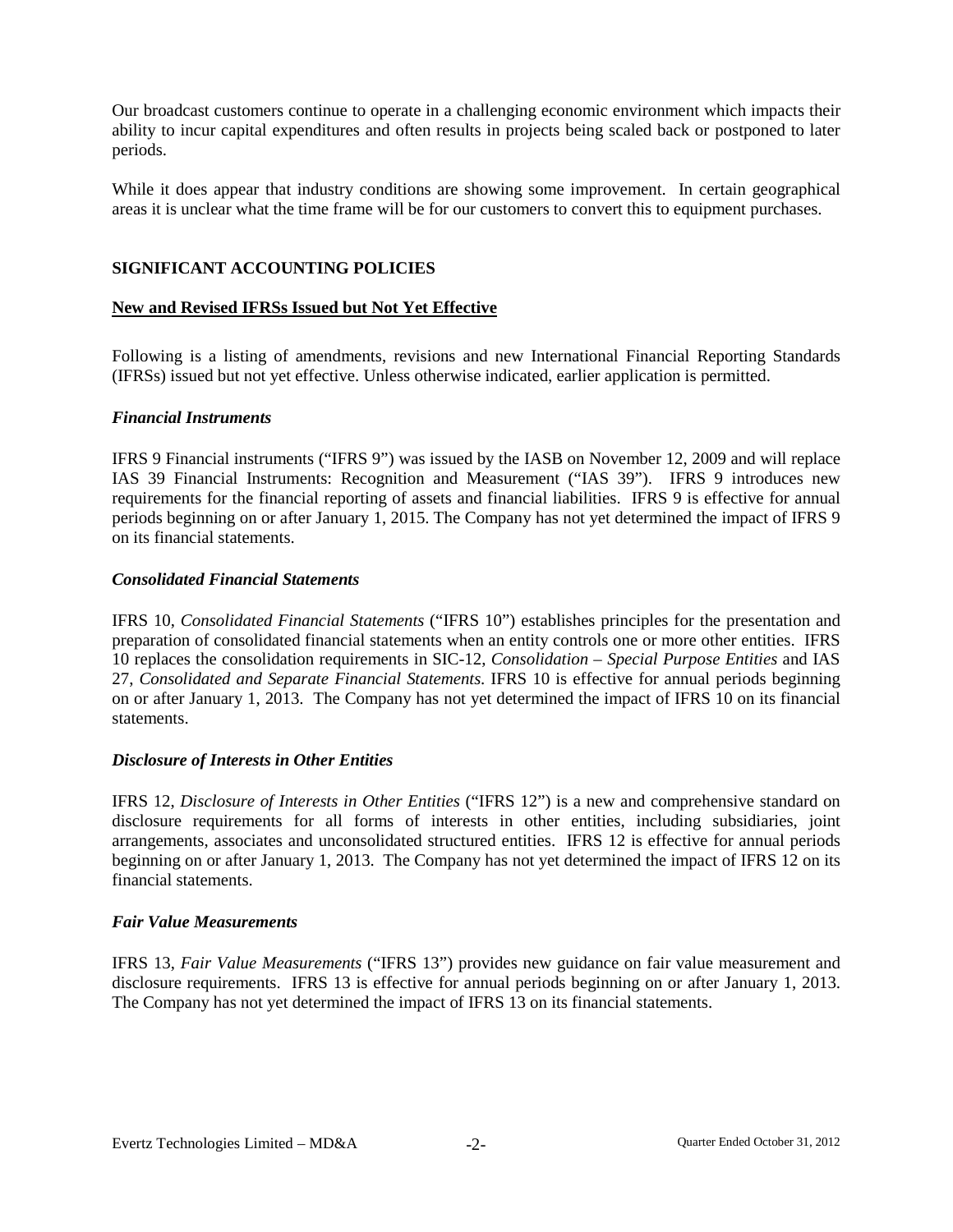### *Presentation of Financial Statements*

Amendments to IAS 1, *Presentation of Financial Statements* ("IAS 1"), which are effective for annual periods beginning on or after July 1, 2012, are to be applied retroactively. The amendments require that an entity present separately the items of other comprehensive income that may be reclassified to profit or loss in the future from those that would never be reclassified to profit or loss. The Company has not yet determined the impact of the changes to IAS 1 on its financial statements.

### **QUARTER END HIGHLIGHTS**

Revenue increased by \$12.7 million or 18% for the second quarter ended October 31, 2012 when compared to the same period ended October 31, 2011.

Net earnings for the second quarter ended October 31, 2012 were \$19.1 million as compared to \$16.1 million for the second quarter ended October 31, 2011, an increase of 18%. Fully-diluted earnings per share were \$0.26 for the second quarter ended October 31, 2012 as compared to \$0.22 for the second quarter ended October 31, 2011.

Gross margin during the second quarter ended October 31, 2012 was 58.8% as compared to 57.3% for the second quarter ended October 31, 2011.

Selling and administrative expenses for the second quarter ended October 31, 2012 was \$13.1 million compared to the second quarter ended October 31, 2011 of \$11.7 million. As a percentage of revenue, selling and administrative expenses totaled 15.7% for the second quarter ended October 31, 2012 as opposed to 16.7% for the second quarter ended October 31, 2011.

Research and development ("R&D") expenses increased by \$2.6 million or approximately 26% compared to the second quarter ended October 31, 2011.

Cash and instruments held for trading were \$215.3 million and working capital was \$349.3 million as at October 31, 2012 as compared to cash and instruments held for trading of \$185.7 million and working capital of \$325.7 million as at April 30, 2012.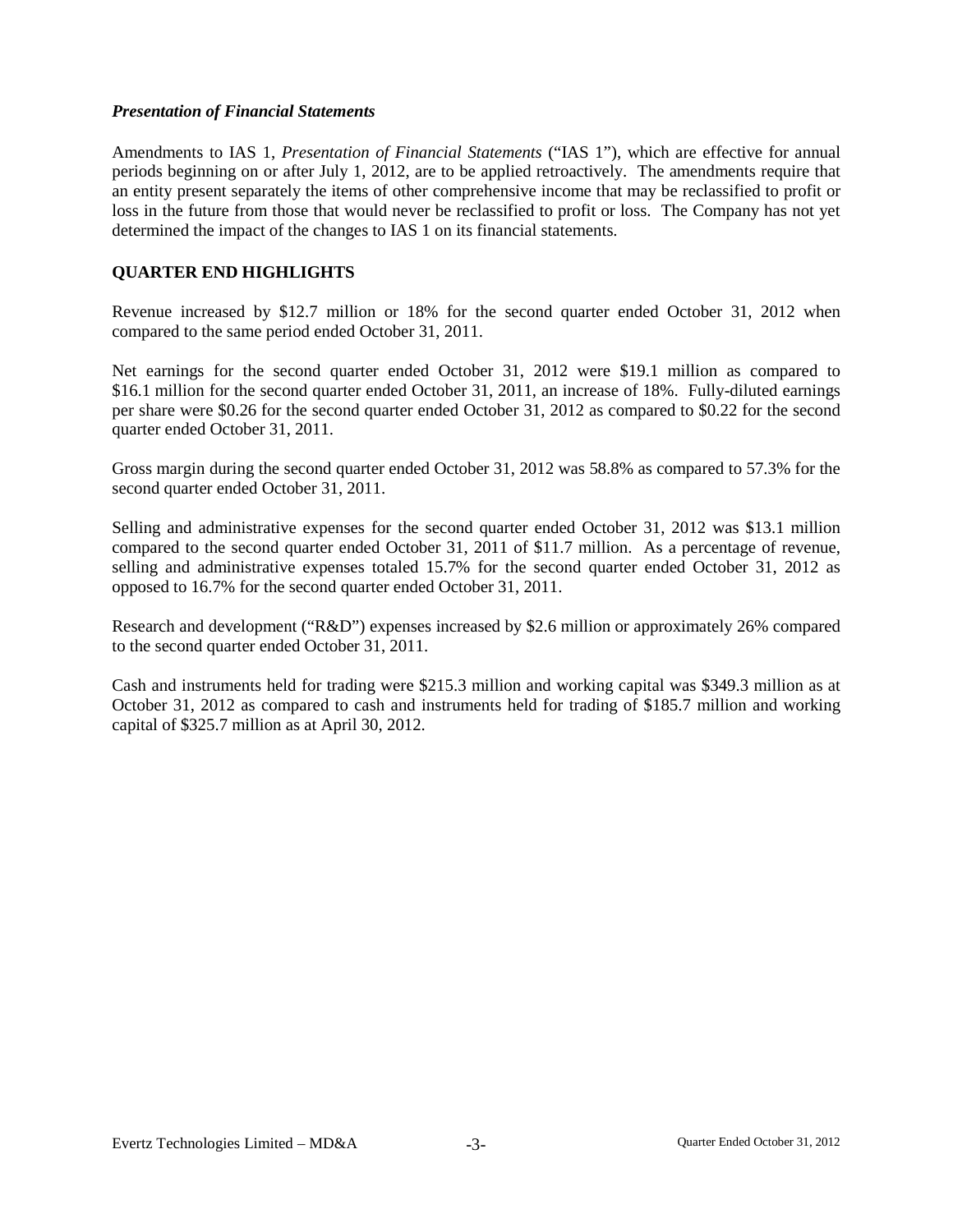# **Selected Consolidated Financial Information**

|  | (in thousands of dollars except earnings per share and share data) |  |
|--|--------------------------------------------------------------------|--|
|  |                                                                    |  |

|                                                       | Three month period ended<br>October 31, |          |                    |       |                 | Six month period ended<br>October 31, |                |  |
|-------------------------------------------------------|-----------------------------------------|----------|--------------------|-------|-----------------|---------------------------------------|----------------|--|
|                                                       | 2012                                    |          | 2011               |       | 2012            |                                       | 2011           |  |
| Revenue                                               | \$<br>83,158                            | \$       | 70,487             | \$    | 179,119         | \$                                    | 145,615        |  |
| Cost of goods sold                                    | 34,298                                  |          | 30,111             |       | 74,604          |                                       | 62,392         |  |
| Gross margin                                          | 48,860                                  |          | 40,376             |       | 104,515         |                                       | 83,223         |  |
|                                                       |                                         |          |                    |       |                 |                                       |                |  |
| Expenses<br>Selling and administrative                | 13,090                                  |          | 11,739             |       |                 |                                       | 22,121         |  |
| General                                               | 1,449                                   |          | 1,789              |       | 25,459<br>2,897 |                                       | 3,098          |  |
| Research and development                              | 12,612                                  |          | 10,041             |       | 24,404          |                                       | 20,360         |  |
| Investment tax credits                                | (2,864)                                 |          | (2, 454)           |       | (6,050)         |                                       | (4,736)        |  |
| Foreign exchange gain                                 | (1,321)                                 |          | (2,722)            |       | (1,323)         |                                       | (3,065)        |  |
|                                                       | 22,966                                  |          | 18,393             |       | 45,387          |                                       | 37,778         |  |
| Earnings before undernoted                            | 25,894                                  |          | 21,983             |       | 59,128          |                                       | 45,445         |  |
|                                                       |                                         |          |                    |       |                 |                                       |                |  |
| Finance income                                        | 428                                     |          | 453                |       | 877             |                                       | 876            |  |
| Finance costs                                         | (78)                                    |          | (46)               |       | (166)           |                                       | (97)           |  |
| Other income and expenses                             | (119)                                   |          | (242)              |       | (4)             |                                       | (225)          |  |
| Earnings before income taxes                          | 26,125                                  |          | 22,148             |       | 59,835          |                                       | 45,999         |  |
| Provision for income taxes                            |                                         |          |                    |       |                 |                                       |                |  |
| Current                                               | 6,324                                   |          | 6,126              |       | 15,312          |                                       | 13,481         |  |
| Deferred                                              | 709                                     |          | (75)               |       | 672             |                                       | (1,203)        |  |
|                                                       | 7,033                                   |          | 6,051              |       | 15,984          |                                       | 12,278         |  |
| Net earnings for the period                           | \$<br>19,092                            | \$       | 16,097             | \$    | 43,851          | \$                                    | 33,721         |  |
| Net earnings attributable to non-controlling interest | 185                                     |          | 101                |       | 355             |                                       | 198            |  |
| Net earnings attributable to shareholders             | 18,907                                  |          | 15,996             |       | 43,496          |                                       | 33,523         |  |
| Net earnings for the period                           | \$<br>19,092                            | \$       | 16,097             | \$    | 43,851          | \$                                    | 33,721         |  |
| Earnings per share                                    |                                         |          |                    |       |                 |                                       |                |  |
| Basic                                                 | \$<br>0.26                              | \$       | 0.22               | \$    | 0.59            | \$                                    | 0.45           |  |
| Diluted                                               | \$<br>0.26                              | \$       | 0.22               | \$    | 0.59            | \$                                    | 0.45           |  |
|                                                       |                                         |          |                    |       |                 |                                       |                |  |
| Consolidated Balance Sheet Data                       |                                         |          |                    | As at |                 |                                       | As at          |  |
|                                                       |                                         |          | October 31, 2012   |       |                 |                                       | April 30, 2012 |  |
| Cash and instruments held for trading                 |                                         | \$       | 215,342            |       | \$              |                                       | 185,669        |  |
| Inventory                                             |                                         | \$       | 107,927            |       | \$              |                                       | 109,211        |  |
| Working capital                                       |                                         | \$       | 349,281            |       | \$              |                                       | 325,677        |  |
| Total assets<br>Shareholders' equity                  |                                         | \$<br>\$ | 446,714<br>402,075 |       | \$<br>\$        |                                       | 431,864        |  |
|                                                       |                                         |          |                    |       |                 |                                       | 378,417        |  |
| Number of common shares outstanding:                  |                                         |          |                    |       |                 |                                       |                |  |
| <b>Basic</b>                                          |                                         |          | 73,172,986         |       |                 |                                       | 73,225,786     |  |
| Fully-diluted                                         |                                         |          | 77,924,586         |       |                 |                                       | 77,904,086     |  |
| Weighted average number of shares outstanding:        |                                         |          |                    |       |                 |                                       |                |  |
| <b>Basic</b>                                          |                                         |          | 73,166,072         |       |                 |                                       | 73,612,759     |  |
| Fully-diluted                                         |                                         |          | 73,382,083         |       |                 |                                       | 73,812,767     |  |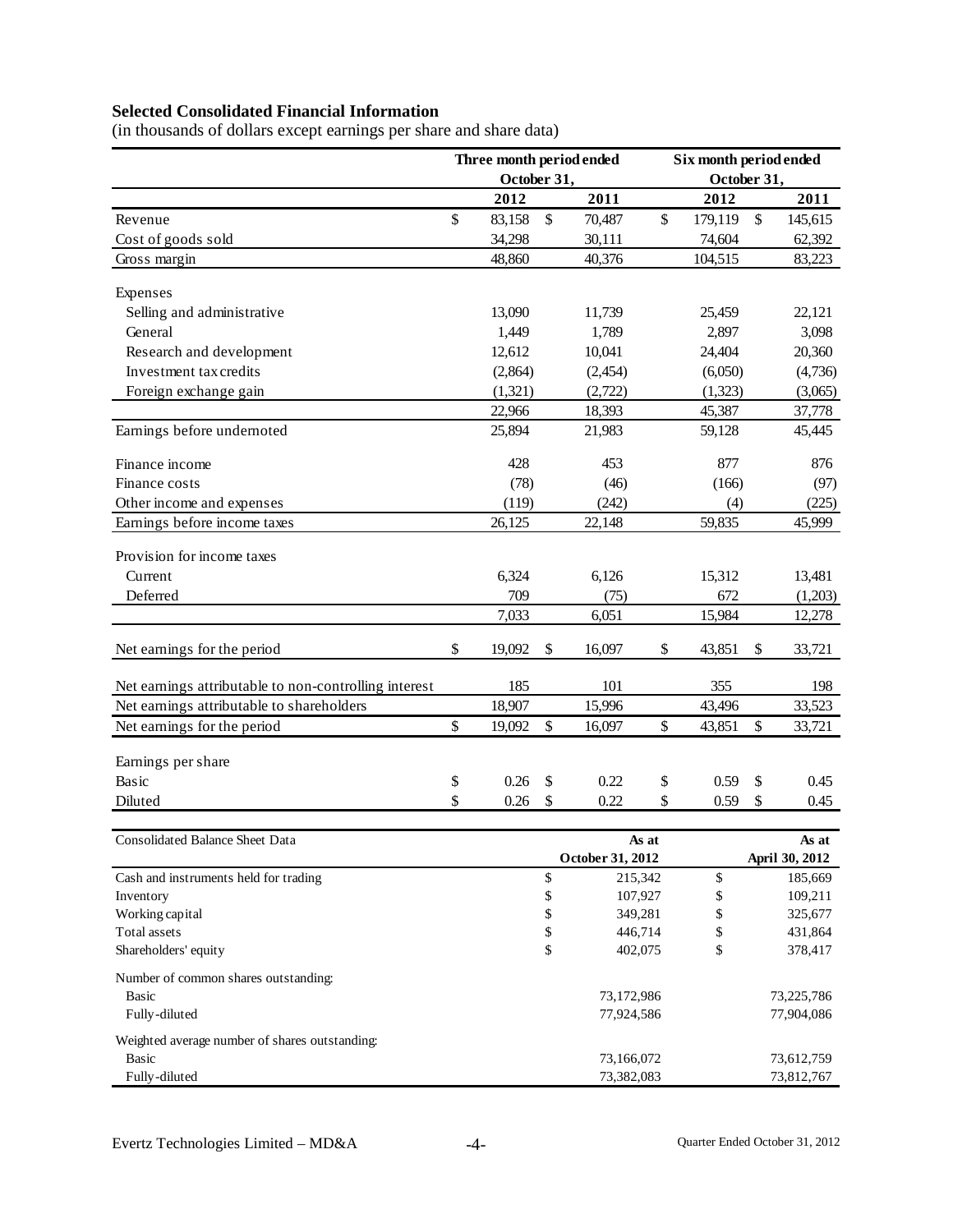#### **Consolidated Statement of Operations Data**

(in thousands of dollars except earnings per share and share data)

|                                                       |             |    | Three month period ended | Six month period ended |           |
|-------------------------------------------------------|-------------|----|--------------------------|------------------------|-----------|
|                                                       | October 31, |    |                          | October 31,            |           |
|                                                       | 2012        |    | 2011                     | 2012                   | 2011      |
| Revenue                                               | 100.0%      |    | 100.0%                   | 100.0%                 | 100.0%    |
| Cost of goods sold                                    | 41.2%       |    | 42.7%                    | 41.7%                  | 42.8%     |
| Gross margin                                          | 58.8%       |    | 57.3%                    | 58.3%                  | 57.2%     |
| Expenses                                              |             |    |                          |                        |           |
| Selling and administrative                            | 15.7%       |    | 16.7%                    | 14.2%                  | 15.2%     |
| General                                               | 1.7%        |    | 2.5%                     | 1.6%                   | 2.1%      |
| Research and development                              | 15.2%       |    | 14.2%                    | 13.6%                  | 14.0%     |
| Investment tax credits                                | $(3.4\%)$   |    | $(3.5\%)$                | $(3.4\%)$              | $(3.3\%)$ |
| Foreign exchange gain                                 | $(1.6\%)$   |    | $(3.9\%)$                | $(0.7\%)$              | $(2.1\%)$ |
|                                                       | 27.6%       |    | 26.1%                    | 25.3%                  | 25.9%     |
| Earnings before undernoted                            | 31.2%       |    | 31.2%                    | 33.0%                  | 31.3%     |
| Finance income                                        | 0.5%        |    | 0.6%                     | 0.5%                   | 0.6%      |
| Finance costs                                         | $(0.1\%)$   |    | $(0.1\%)$                | $(0.1\%)$              | $(0.1\%)$ |
| Other income and expenses                             | $(0.1\%)$   |    | $(0.3\%)$                | 0.0%                   | $(0.2\%)$ |
| Earnings before income taxes                          | 31.5%       |    | 31.4%                    | 33.4%                  | 31.6%     |
| Provision for (recovery) of income taxes              |             |    |                          |                        |           |
| Current                                               | 7.6%        |    | 8.7%                     | 8.5%                   | 9.2%      |
| Deferred                                              | 0.9%        |    | $(0.1\%)$                | 0.4%                   | $(0.8\%)$ |
|                                                       | 8.5%        |    | 8.6%                     | 8.9%                   | 8.4%      |
| Net earnings for the period                           | 23.0%       |    | 22.8%                    | 24.5%                  | 23.2%     |
| Net earnings attributable to non-controlling interest | 0.2%        |    | 0.1%                     | 0.2%                   | 0.1%      |
| Net earnings attributable to shareholders             | 22.8%       |    | 22.7%                    | 24.3%                  | 23.1%     |
| Net earnings for the period                           | 23.0%       |    | 22.8%                    | 24.5%                  | 23.2%     |
| Earnings per share:                                   |             |    |                          |                        |           |
| <b>Basic</b>                                          | \$<br>0.26  | S  | 0.22                     | \$<br>0.59<br>\$       | 0.45      |
| Diluted                                               | \$<br>0.26  | \$ | 0.22                     | \$<br>\$<br>0.59       | 0.45      |

### **REVENUE AND EXPENSES**

#### *Revenue*

The Company generates revenue principally from the sale of its broadcast equipment solutions to content creators, broadcasters, specialty channels and television service providers.

The Company markets and sells its products and services through both direct and indirect sales strategies. The Company's direct sales efforts focus on large and complex end-user customers. These customers have long sales cycles typically ranging from four to eight months before an order may be received by the Company for fulfillment.

The Company monitors revenue performance in two main geographic regions: (i) United States/Canada and (ii) International.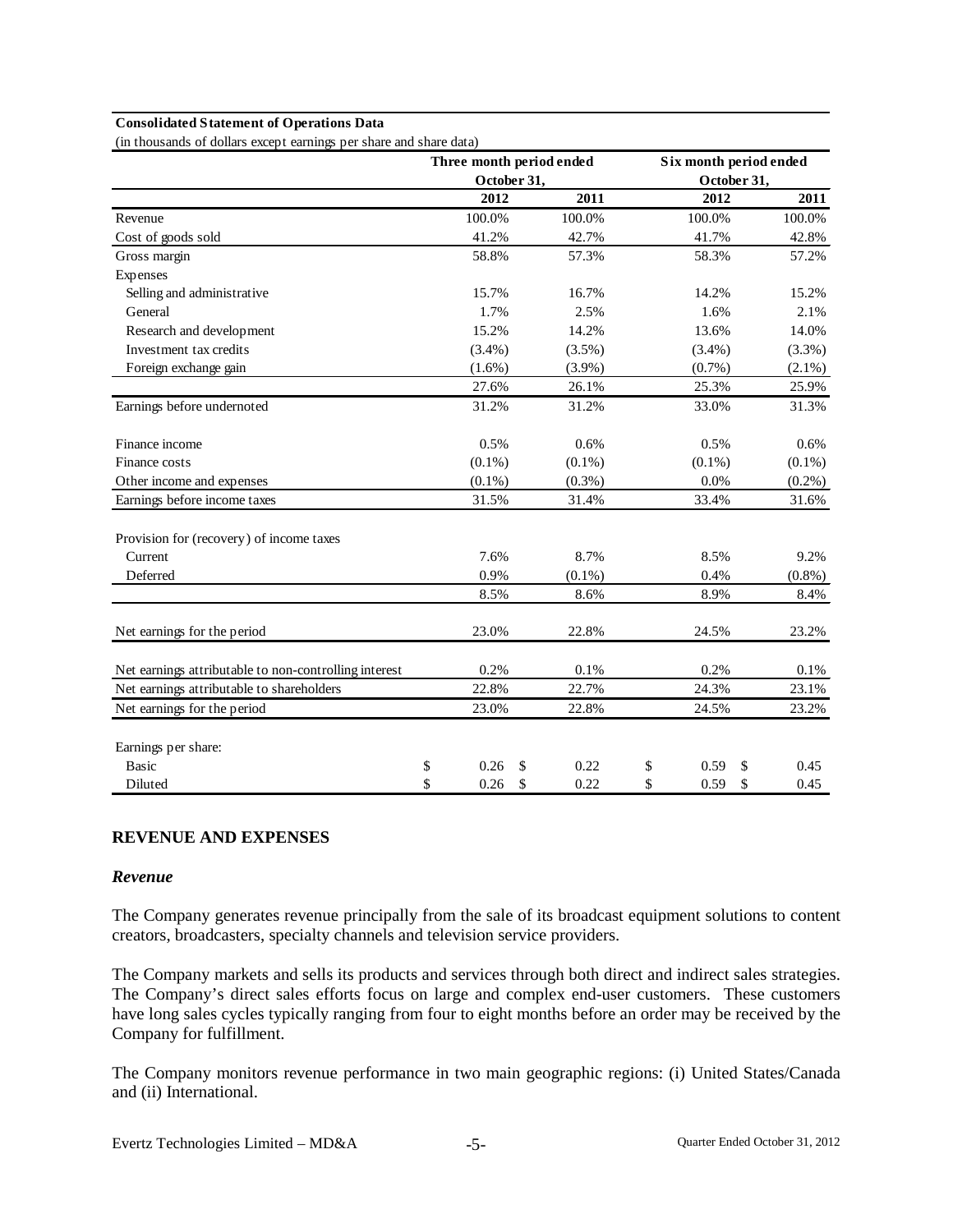The Company currently generates approximately 50% to 65% of its revenue in the United States/Canada. The Company recognizes the opportunity to more aggressively target markets in other geographic regions and intends to invest in personnel and infrastructure in those markets.

While a significant portion of the Company's expenses are denominated in Canadian dollars, the Company collects substantially all of its revenues in currencies other than the Canadian dollar and therefore has significant exposure to fluctuations in foreign currencies, in particular the US dollar. Approximately 65- 75% of the Company's revenues are denominated in US dollars.

### *Revenue*

| (In thousands of Canadian dollars) | Three month period ended<br>October 31, |  |        | % increase<br>(decrease) | Six month period ended | % increase<br>(decrease) |  |         |     |
|------------------------------------|-----------------------------------------|--|--------|--------------------------|------------------------|--------------------------|--|---------|-----|
|                                    | 2011<br>2012                            |  |        | 2012                     | 2011                   |                          |  |         |     |
| United States/Canada               | 46.732                                  |  | 35.911 | 30%                      |                        | 106.122                  |  | 81.242  | 31% |
| International                      | 36.426                                  |  | 34.576 | 5%                       |                        | 72.997                   |  | 64.373  | 13% |
|                                    | 83.158                                  |  | 70.487 | 18%                      |                        | 79.119                   |  | 145.615 | 23% |

Total revenue for the second quarter ended October 31, 2012 was \$83.2 million, an increase of 18% or \$12.7 million as compared to revenue of \$70.5 million for the second quarter ended October 31, 2011.

Total revenue for the six month period ended October 31, 2012 was \$179.2 million, an increase of 23% or \$33.6 as compared to revenue of \$145.6 million for the six month period ended October 31, 2011.

Revenue in the United States/Canada region increased to \$46.7 million for the second quarter ended October 31, 2012, an increase of 30% or \$10.8 million as compared to revenue of \$35.9 million for the second quarter ended October 31, 2011.

Revenue in the United States/Canada region increased to \$106.1 million for the six month period ended October 31, 2012, an increase of 31% or \$24.9 million as compared to revenue of \$81.2 million for the six month period ended October 31, 2011.

Revenue in the International region increased to \$36.4 million for the second quarter ended October 31, 2012, an increase of 5% or \$1.8 million as compared to revenue of \$34.6 million for the second quarter ended October 31, 2011.

Revenue in the International region increased to \$73.0 million for the six month period ended October 31, 2012, an increase of 13% or \$8.6 million as compared to revenue of \$64.4 million for the six month period ended October 31, 2011.

### *Cost of Sales*

Cost of sales consists primarily of costs of manufacturing and assembly of products. A substantial portion of these costs is represented by components and compensation costs for the manufacture and assembly of products. Cost of sales also includes related overhead, certain depreciation, final assembly, quality assurance, inventory management and support costs. Cost of sales also includes the costs of providing services to clients, primarily the cost of service-related personnel.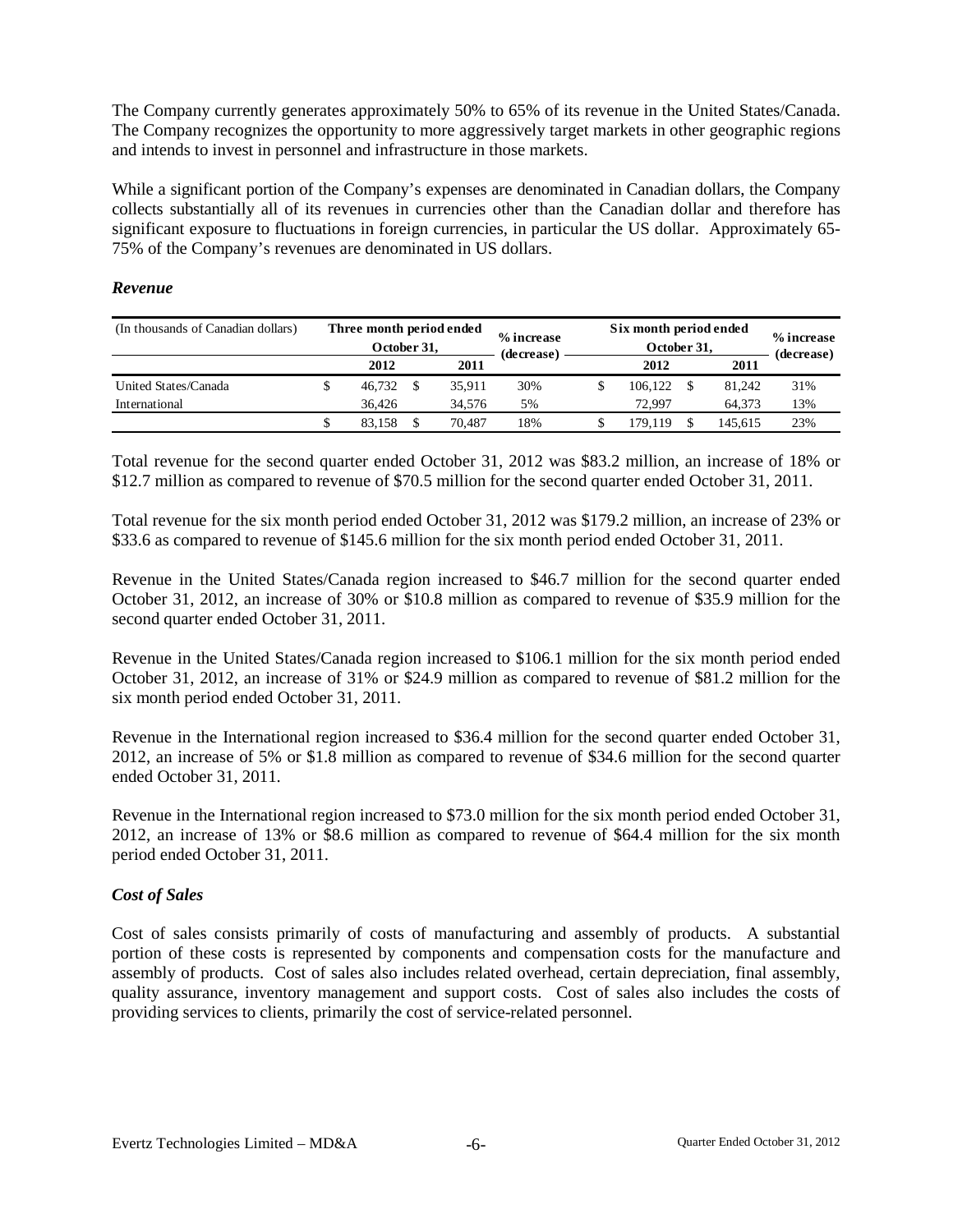### *Gross Margin*

| (In thousands of Canadian dollars) | Three month period ended<br>October 31, |        |  |        | % increase<br>(decrease) | Six month period ended | % increase<br>(decrease) |        |     |  |
|------------------------------------|-----------------------------------------|--------|--|--------|--------------------------|------------------------|--------------------------|--------|-----|--|
|                                    |                                         | 2012   |  | 2011   |                          |                        | 2012                     | 2011   |     |  |
| Gross margin                       |                                         | 48.860 |  | 40.376 | 21%                      |                        | 104.515                  | 82.223 | 26% |  |
| Gross margin % of sales            | 58.8%<br>57.3%                          |        |  |        |                          | 58.3%                  | 57.2%                    |        |     |  |

Gross margin for the second quarter ended October 31, 2012 was \$48.9 million, compared to \$40.4 million for the second quarter ended October 31, 2011. As a percentage of revenue, the gross margin was 58.8% for the second quarter ended October 31, 2012, as compared to 57.3% for the second quarter ended October 31, 2011.

Gross margin for the six month period ended October 31, 2012 was \$104.5 million, compared to \$82.2 million for the six month period ended October 31, 2011. As a percentage of revenue, the gross margin was 58.3% for the six month period ended October 31, 2012 as compared to 57.2% for the six month period ended October 31, 2011.

Gross margins vary depending on the product mix, geographic distribution and competitive pricing pressures. For the second quarter ended October 31, 2012 the gross margin, as a percentage of revenue, was in the Company's projected range. The pricing environment continues to be very competitive with substantial discounting by our competition.

The Company expects that it will continue to experience competitive pricing pressures. The Company continually seeks to build its products more efficiently and enhance the value of its product and service offerings in order to reduce the risk of declining gross margin associated with the competitive environment.

### *Operating Expenses*

The Company's operating expenses consist of: (i) selling, administrative and general; (ii) research and development and (iii) foreign exchange.

Selling expenses primarily relate to remuneration of sales and technical personnel. Other significant cost components include trade show costs, advertising and promotional activities, demonstration material and sales support. Selling and administrative expenses relate primarily to remuneration costs of related personnel, legal and professional fees, occupancy and other corporate and overhead costs. The Company also records certain depreciation amortization and share based compensation charges as general expenses. For the most part, selling, administrative and general expenses are fixed in nature and do not fluctuate directly with revenue. The Company's selling expenses tend to fluctuate in regards to the timing of trade shows, sales activity and sales personnel.

The Company invests in research and development to maintain its position in the markets it currently serves and to enhance its product portfolio with new functionality and efficiencies. Although the Company's research and development expenditures do not fluctuate directly with revenues, it monitors this spending in relation to revenues and adjusts expenditures when appropriate. Research and development expenditures consist primarily of personnel costs and material costs. Research and development expenses are presented on a gross basis (without deduction of research and development tax credits). Research and development tax credits associated with research and development expenditures are shown separately under research and development tax credits.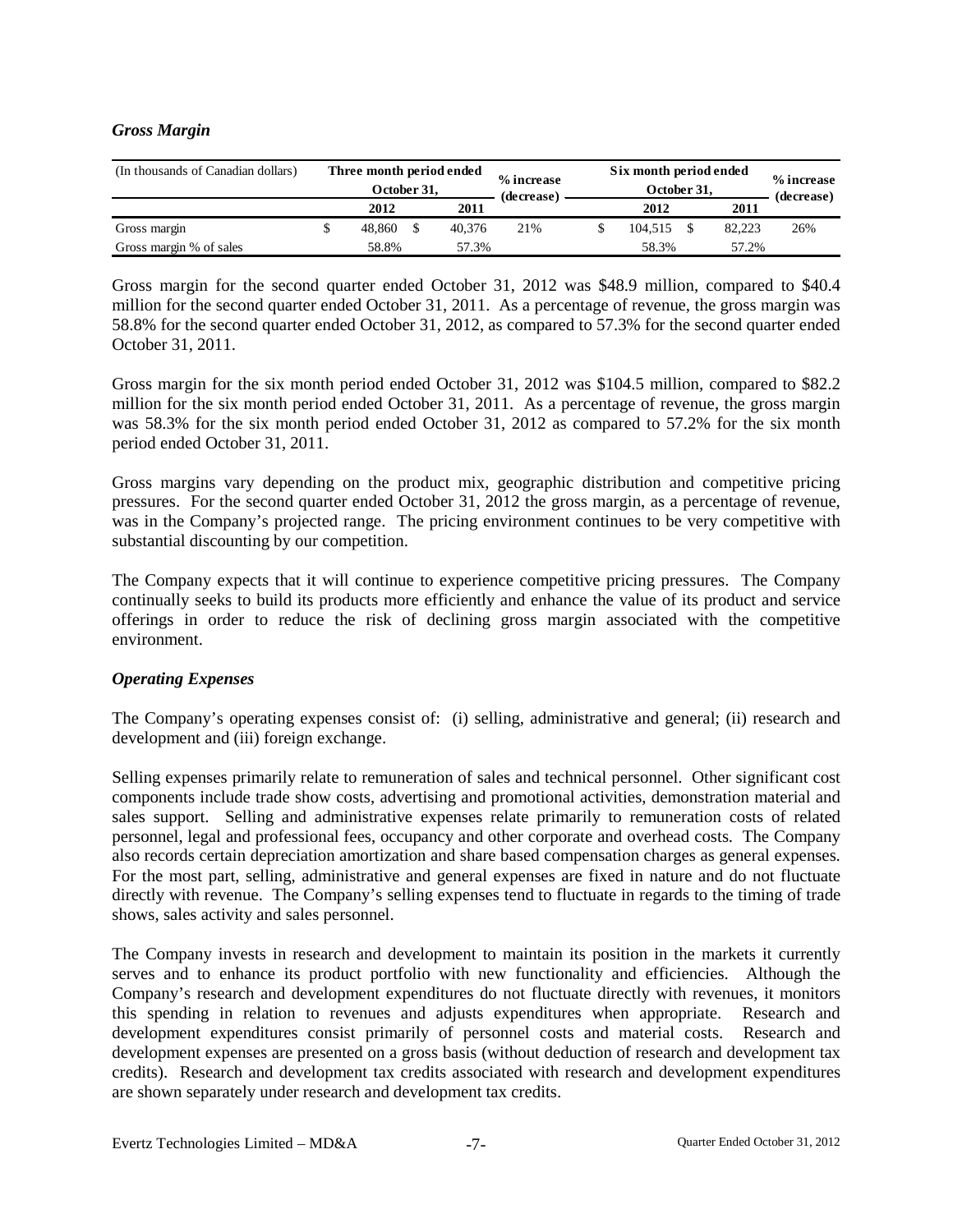### *Selling and Administrative*

| (In thousands of Canadian dollars)    | Three month period ended<br>October 31, |        |  |        | % increase<br>(decrease) | Six month period ended | % increase<br>(decrease) |        |     |  |
|---------------------------------------|-----------------------------------------|--------|--|--------|--------------------------|------------------------|--------------------------|--------|-----|--|
|                                       |                                         | 2012   |  | 2011   |                          |                        | 2012                     | 2011   |     |  |
| Selling and administrative            |                                         | 13.090 |  | 11.739 | 12%                      |                        | 25.459                   | 22.121 | 15% |  |
| Selling and administrative % of sales |                                         | 15.7%  |  | 16.7%  |                          |                        | 14.2%                    | 15.2%  |     |  |

Selling and administrative expenses excludes stock based compensation, operation of non-production property, plant and equipment, and amortization of intangibles. Selling and administrative expenses for the second quarter ended October 31, 2012 were \$13.1 million or 15.7% of revenue as compared to selling and administrative expenses of \$11.7 million or 16.7% of revenue for the second quarter ended October 31, 2011.

The increase of \$1.4 million for the quarter was a result of increased sales staff, sales activity and travel expenses to support sales including new product introductions.

Selling and administrative expenses for the six month period ended October 31, 2012 were \$25.5 million or 14.2% of revenue as compared to administrative and selling expenses of \$22.1 million or 15.2% of revenue for the six month period ended October 31, 2011.

The increase of \$3.4 million for the year was a result of increased sales staff, sales activity and travel expenses to support sales including new product introductions and an increase in the provision for bad debts.

#### *Research and Development (R&D)*

| (In thousands of Canadian dollars)  |                | Three month period ended<br>October 31. |        | % increase<br>(decrease) | Six month period ended<br>October 31, |  |        |            |  |  |
|-------------------------------------|----------------|-----------------------------------------|--------|--------------------------|---------------------------------------|--|--------|------------|--|--|
|                                     |                | 2012                                    | 2011   |                          | 2012                                  |  | 2011   | (decrease) |  |  |
| Research and development expenses   |                | 12.612                                  | 10.041 | 26%                      | 24.404                                |  | 20.360 | 20%        |  |  |
| Research and development % of sales | 15.2%<br>14.2% |                                         |        | 13.6%                    |                                       |  |        |            |  |  |

For the second quarter ended October 31, 2012, gross R&D expenses increased to \$12.6 million, an increase of 25.6% or \$2.6 million as compared to an expense of \$10.0 million for the second quarter ended October 31, 2011.

For the six month period ended October 31, 2012, gross R&D expenses increased to \$24.4 million, an increase of 19.9% or \$4.0 million as compared to an expense of \$20.4 million for the six month period ended October 31, 2011.

The increase of \$2.6 million for the quarter and \$4.0 million for the six month period was predominantly a result of planned growth of R&D personnel and corresponding increases in materials and prototypes.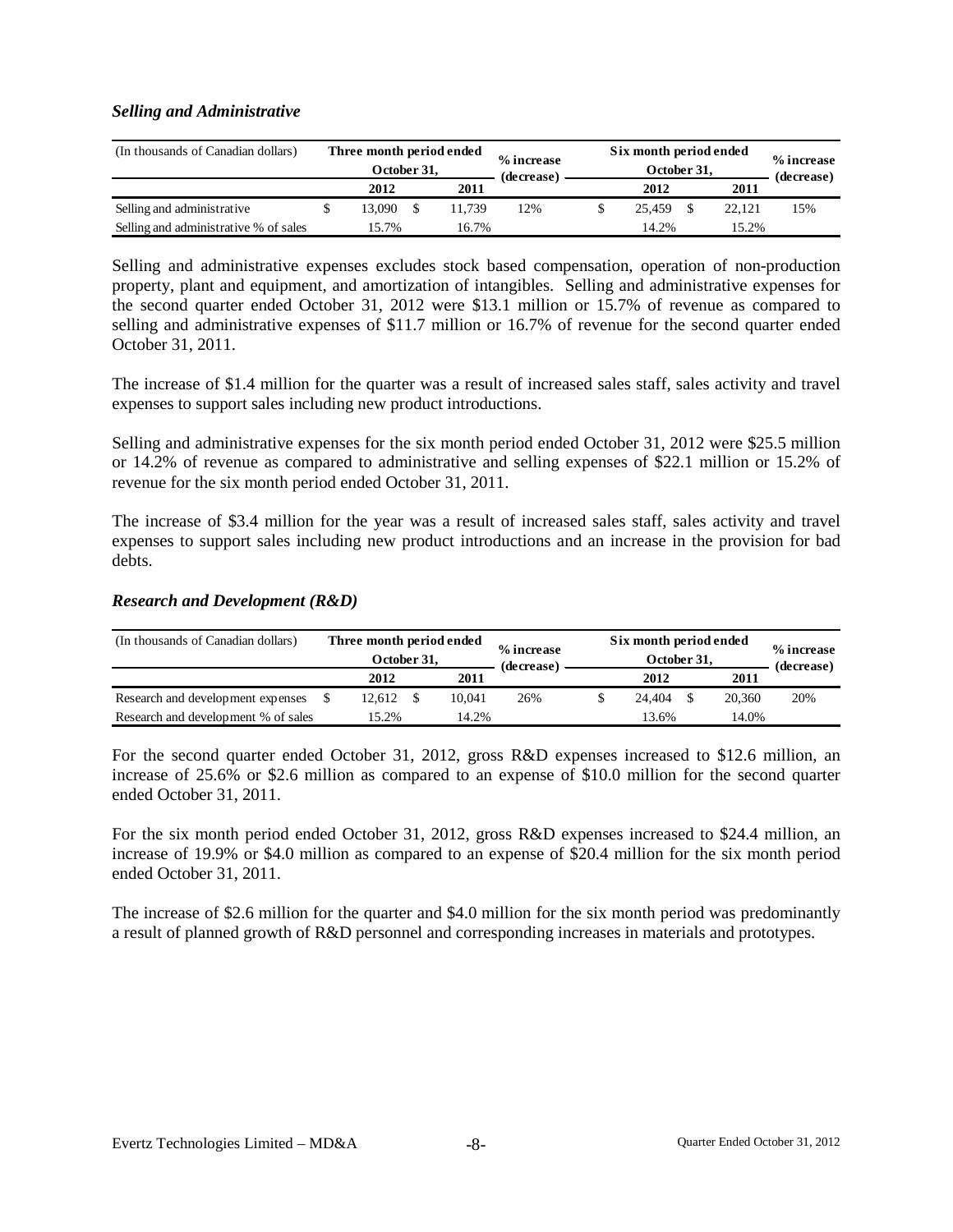### *Foreign Exchange*

For the second quarter ended October 31, 2012, the foreign exchange gain was \$1.3 million as compared to a foreign exchange gain for the same period ended October 31, 2011 of \$2.7 million.

For the six month period ended October 31, 2012, the foreign exchange gain was \$1.3 million as compared to a foreign exchange gain for the same period ended October 31, 2011 of \$3.1 million.

#### *Finance Income, Costs and Other Income*

For the second quarter ended October 31, 2012, finance income, costs and other income netted to a gain of \$0.2 million.

For the six month period ended October 31, 2012, finance income, costs and other income was a gain of \$0.7 million of which largely relates to interest income.

### **LIQUIDITY AND CAPITAL RESOURCES**

| Liquidity and Capital Resources               |    |                  |               |
|-----------------------------------------------|----|------------------|---------------|
| (in thousands of dollars except ratios)       |    | As at            | As at         |
| Key Balance Sheet Amounts and Ratios:         |    | October 31, 2012 | Aprl 30, 2012 |
| Cash and instruments held for trading         | S  | 215,342          | \$<br>185,669 |
| Working capital                               | \$ | 349.281          | \$<br>325,677 |
| Long-term assets                              | \$ | 60.101           | \$<br>59,702  |
| Long-term debt                                | \$ | 1.667            | \$<br>1,875   |
| Days sales outstanding in accounts receivable |    | 63               |               |

| Statement of Cash Flow Summary  |   | Three month period ended | Six month period ended |           |           |  |           |  |
|---------------------------------|---|--------------------------|------------------------|-----------|-----------|--|-----------|--|
|                                 |   | October 31,              | October 31.            |           |           |  |           |  |
|                                 |   | 2012                     |                        | 2011      | 2012      |  | 2011      |  |
| Operating activities            | J | 46.430                   | -S                     | 22,267    | 55,962    |  | 34,817    |  |
| Investing activities            | S | $(1,345)$ \$             |                        | (3,268)   | (4, 436)  |  | 223       |  |
| Financing activities            | S | (10,992)                 | - \$                   | (12, 496) | (22, 394) |  | (36, 422) |  |
| Net increase (decrease) in cash |   | 33.948                   | S                      | 6.295     | 29,600    |  | (1, 595)  |  |

#### *Operating Activities*

For the second quarter ended October 31, 2012, the Company generated cash from operations of \$46.4 million, compared to \$22.3 million for the second quarter ended October 31, 2011. Excluding the effects of the changes in non-cash working capital, the Company generated cash from operations of \$22.5 million for the second quarter ended October 31, 2012, compared to \$19.0 million for the second quarter ended October 31, 2011.

For the six month period ended October 31, 2012, the Company generated cash from operations of \$56.0 million, compared to \$34.8 million for the six month period ended October 31, 2011. Excluding the effects of the changes in non-cash working capital, the Company generated cash from operations of \$49.9 million for the six month period ended October 31, 2012, compared to \$38.1 million for the six month period ended October 31, 2011.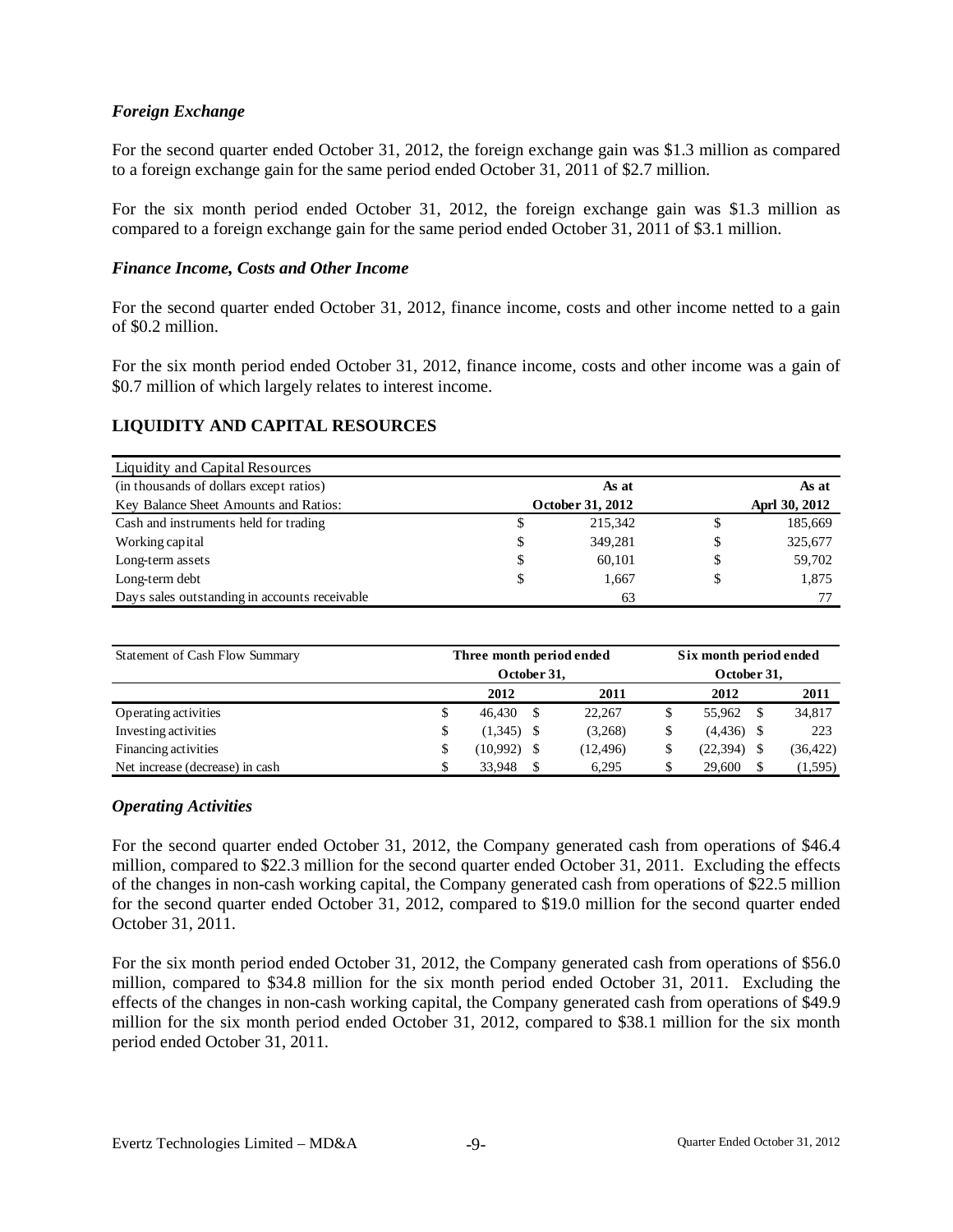### *Investing Activities*

The Company used cash from investing activities of \$1.3 million for the second quarter ended October 31, 2012 which was predominantly the acquisition of capital assets of \$1.4 million, compared to cash used of \$3.3 million for the second quarter ended October 31, 2011.

The Company used cash from investing activities of \$4.4 million for the six month period ended October 31, 2012 which was predominately the acquisition of capital assets of \$4.5 million, compared to cash provided by of \$0.2 million for the six month period ended October 31, 2011.

### *Financing Activities*

For the second quarter ended October 31, 2012, the Company used cash from financing activities of \$11.0 million, which was principally driven by a repurchase of capital stock costing \$1.1 million, dividends paid of \$10.6 million and offset by the issuance of capital stock pursuant to the Company Stock Option Plan of \$0.8 million.

For the six month period ended October 31, 2012, the Company used cash from financing activities of \$22.4 million, which was principally a result of the repurchase of capital stock costing \$4.2 million, the payment of dividends of \$20.9 million offset by the issuance of capital stock pursuant to the Company Stock Option Plan of \$2.9 million.

### **WORKING CAPITAL**

As at October 31, 2012, the Company had cash and instruments held for trading of \$215.3 million, compared to \$185.7 million at April 30, 2012.

The Company had working capital of \$349.3 million as at October 31, 2012 compared to \$325.7 million as at April 30, 2012.

The Company believes that the current balance in cash and instruments held for trading plus future cash flow from operations will be sufficient to finance growth and related investment and financing activities in the foreseeable future.

Day sales outstanding in accounts receivable were 64 days at October 31, 2012 as compared to 77 for April 30, 2012.

# **SHARE CAPITAL STRUCTURE**

Authorized capital stock consists of an unlimited number of common and preferred shares.

|                                       | As at            | As at          |
|---------------------------------------|------------------|----------------|
|                                       | October 31, 2012 | April 30, 2012 |
|                                       |                  |                |
| Common shares                         | 73,172,986       | 73,225,786     |
| Stock options granted and outstanding | 4,751,600        | 4,678,300      |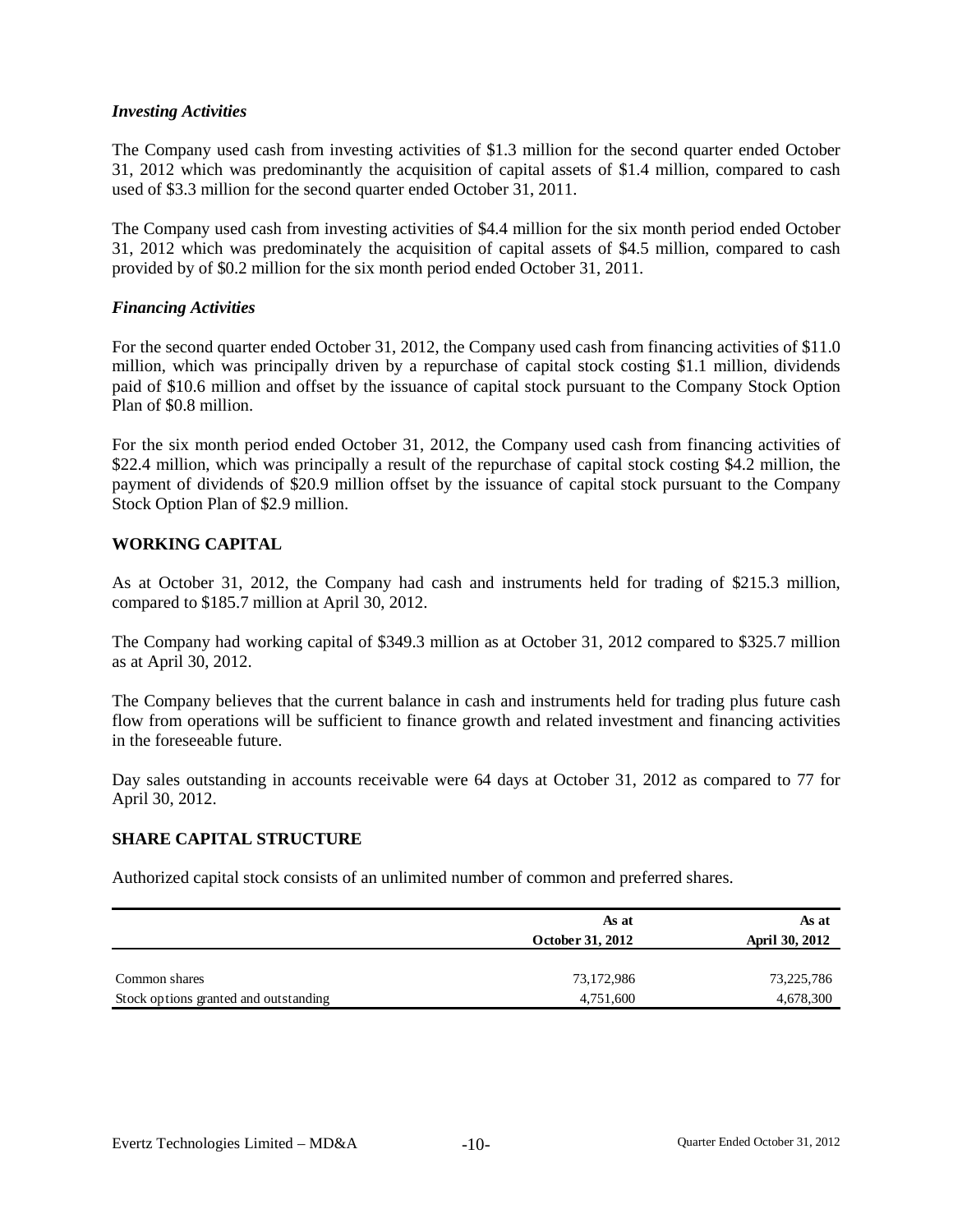### **FINANCIAL INSTRUMENTS**

The Company's financial instruments consist of cash, instruments held for trading, trade and other receivables, trade and other payables, provisions, deferred revenue and long term debt. Unless otherwise noted, it is management's opinion that the Company is not exposed to significant interest or credit risks arising from these financial instruments. The Company estimates that except for instruments held for trading, the fair value of these instruments approximates the carrying values due to their short-term nature.

### *Fair values and classification of financial instruments:*

The following summarizes the significant methods and assumptions used in estimating the fair values of financial instruments:

- I. The fair values of instruments held for trading is maintained level one hierarchy and are determined by the quoted market values for each of the investments in an active market at the reporting date. Gains and losses are included in interest and other income.
- II. Contingent consideration is level three hierarchy. Liability has not changed since the acquisition.
- III. The carrying amounts of cash, accounts receivable, trade and other payables approximate their fair value due to the short-term nature of these financial instruments. The carrying amount of long term debt approximates its fair value as it incurs interest at a variable rate adjusted for changes in the market rate.

### **CONTRACTUAL OBLIGATIONS**

The following table sets forth the Company's contractual obligations as at October 31, 2012:

|                      |   | Payments Due by Period |                  |       |  |           |  |           |            |       |  |  |  |  |
|----------------------|---|------------------------|------------------|-------|--|-----------|--|-----------|------------|-------|--|--|--|--|
| (In thousands)       |   | Total                  | Less than 1 Year |       |  | 2-3 Years |  | 4-5 Years | Thereafter |       |  |  |  |  |
| Operating leases     |   | 20.564                 |                  | 3.603 |  | 6.117     |  | 5.753     |            | 5.091 |  |  |  |  |
| Other long-term debt | Φ | 2.064                  |                  | 397   |  | 6.524     |  | 328       |            | 715   |  |  |  |  |
|                      |   | 22.628                 |                  | 4.000 |  | 12.641    |  | 6.081     |            | 5.806 |  |  |  |  |

### **OFF-BALANCE SHEET FINANCING**

The Company does not have any off-balance sheet arrangements.

### **RELATED PARTY TRANSACTIONS**

In the normal course of business, we may enter into transactions with related parties. These transactions occur under market terms consistent with the terms of transactions with unrelated arms-length third parties. The Company continues to lease a premise from a company in which two shareholders' each indirectly hold a 10% interest, continues to lease a facility from a company in which two shareholders each indirectly hold a 20% interest, continues to lease a facility for manufacturing where two shareholders indirectly own 100% interest, continues to lease a facility from a company in which two shareholders each indirectly own a 35% interest and continues to lease a facility with a director who indirectly owns 100%.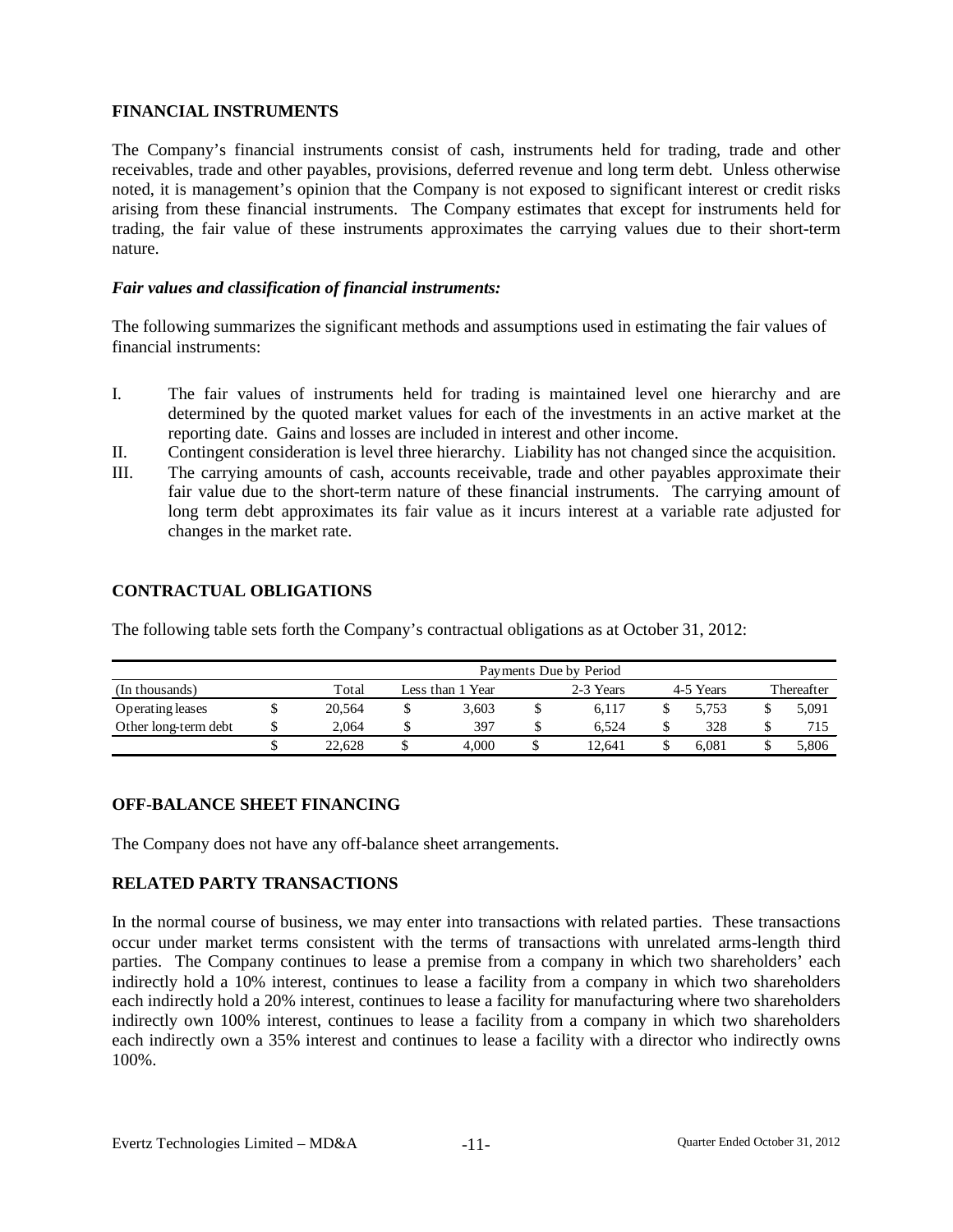# **SELECTED CONSOLIDATED QUARTERLY FINANCIAL INFORMATION**

The following table sets out selected consolidated financial information for each of the eight quarters ended October 31, 2012. In the opinion of management, this information has been prepared on the same basis as the audited consolidated financial statements. The operating results for any quarter should not be relied upon as any indication of results for any future period.

|                          | Quarter Ending |          |     |                      |          |          |                      |          |          |                      |          |          |          |          |    |          |
|--------------------------|----------------|----------|-----|----------------------|----------|----------|----------------------|----------|----------|----------------------|----------|----------|----------|----------|----|----------|
| (In thousands)           |                |          |     |                      | 2012     |          |                      |          |          |                      |          | 2011     |          |          |    |          |
| (Unaudited)              |                | Oct 31   |     | July 31              |          | Apr $30$ |                      | Jan 31   |          | Oct 31               |          | July 31  |          | Apr 30   |    | Jan 31   |
| <b>Sales</b>             |                | \$83,158 |     | \$95,961             |          | \$76,340 |                      | \$71,445 |          | \$70,487             |          | \$75,128 |          | \$69,043 |    | \$84,073 |
| Cost of goods sold       |                | 34,298   |     | 40,306               |          | 33,557   |                      | 31,283   |          | 30,111               |          | 32,281   |          | 30,055   |    | 35,389   |
| Gross margin             |                | \$48,860 |     | \$55,655             |          | \$42,783 |                      | \$40,162 |          | \$40,376             |          | \$42,847 |          | \$38,988 |    | \$48,684 |
| Operating expenses       |                | 22,966   |     | 22,421               |          | 25,309   |                      | 22,805   |          | 18,393               |          | 19,385   |          | 22,955   |    | 19,639   |
| Earnings from operations |                | \$25,894 |     | \$33,234             | \$17,474 |          | \$17,357             |          | \$21,983 |                      | \$23,462 |          | \$16,033 |          |    | \$29,045 |
| Non-operating income     |                | 231      | 476 |                      | 836      |          |                      | 174      |          | 165                  |          | 389      |          | 1,159    |    | 4,096    |
| Earnings before taxes    |                | \$26,125 |     | \$33,710<br>\$18,310 |          |          | \$17,531<br>\$22,148 |          |          | \$23,851             |          | \$17,192 |          | \$33,141 |    |          |
| Net earnings             |                | \$18,907 |     | \$24,589             |          | \$13,380 |                      | \$12,637 |          | \$17,527<br>\$15,996 |          |          |          | \$12,335 |    | \$24,238 |
| Net earnings per share:  |                |          |     |                      |          |          |                      |          |          |                      |          |          |          |          |    |          |
| <b>Basic</b>             | \$             | 0.26     | \$  | 0.34                 | \$       | 0.19     | \$                   | 0.17     | \$       | 0.22                 | \$       | 0.23     | \$       | 0.17     | \$ | 0.33     |
| Diluted                  | \$             | 0.26     | \$  | 0.34                 | \$       | 0.18     | \$.                  | 0.17     | \$       | 0.22                 | \$       | 0.23     | \$       | 0.16     | \$ | 0.33     |
| Dividends per share:     | \$             | 0.14     | \$  | 0.14                 | \$       | 0.14     | \$                   | 0.12     | \$       | 0.12                 | \$       | 0.12     | \$       | 0.10     | \$ | 0.10     |

The Companies revenue and corresponding earnings can vary from quarter to quarter depending on the delivery requirements of our customers. Our customers can be influenced by a variety of factors including upcoming sports or entertainment events as well as their access to capital. Net earnings represent net earnings attributable to shareholders.

# **DISCLOSURE CONTROLS AND PROCEDURES**

Management, including the Chief Executive Officer and Chief Financial Officer, has evaluated the effectiveness of the Company's disclosure controls and procedures (as defined in Multilateral Instrument 52-109 of the Canadian Securities Administrators) as of October 31, 2012.

Management has concluded that, as of October 31, 2012, the Company's disclosure controls and procedures were effective to provide reasonable assurance that material information relating to the Company would be made known to them by others within the Company, particularly during the period in which this report was being prepared.

# **INTERNAL CONTROLS OVER FINANCIAL REPORTING**

Management is responsible for and has designed internal controls over financial reporting, or caused it to be designed under management's supervision, to provide reasonable assurance regarding the reliability of financial reporting and the preparation of financial statements for external purposes in accordance with IFRS. Management has concluded that, as of October 31, 2012, the Company's internal controls over financial reporting were effective to provide reasonable assurance regarding the reliability of financial reporting and the preparation of financial statements for external purposes in accordance with IFRS.